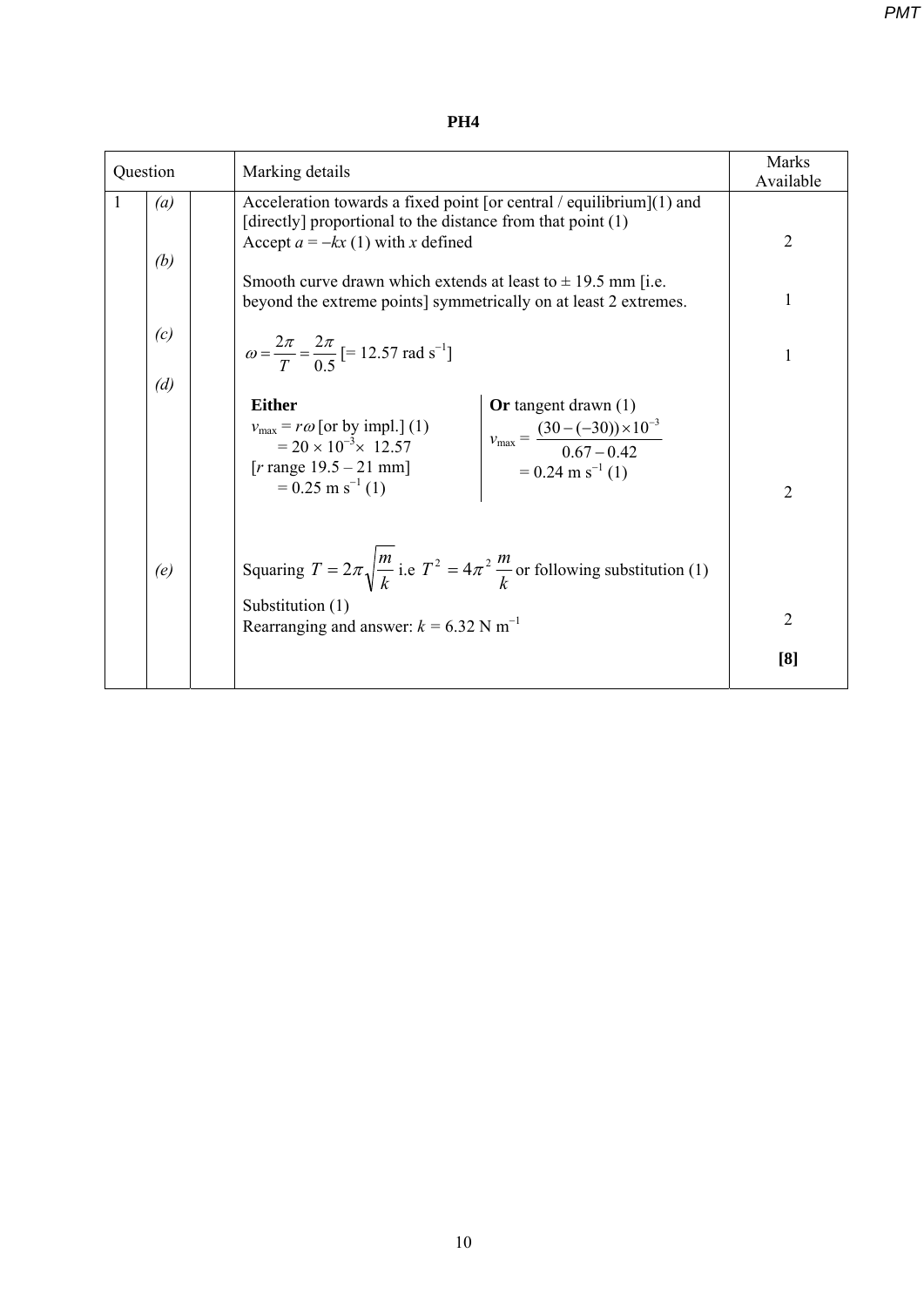| Question<br>Marking details                                                                                                                                                                                                                                                                                                                                                                                                                                                                                                                                         | Marks<br>Available       |
|---------------------------------------------------------------------------------------------------------------------------------------------------------------------------------------------------------------------------------------------------------------------------------------------------------------------------------------------------------------------------------------------------------------------------------------------------------------------------------------------------------------------------------------------------------------------|--------------------------|
| 2.<br>(a)<br>Any $2 \times (1)$ of:<br>forces between molecules negligible [or no forces]/<br>$\bullet$<br>molecules travel in straight lines between collisions √<br>volume [allow "size"] of molecules negligible / collision time<br>$\bullet$<br>small [cf time between collisions] √<br>molecules behave like perfectly elastically / have elastic<br>collisions $\checkmark$<br>molecules exert forces [or pressure] on walls of container<br>during collisions $\checkmark$<br>gasses consist of a large number of particles / molecules in<br>random motion |                          |
| amount of gas, $n = \left  \frac{pV}{RT} = \frac{1.01 \times 10^5 \times (6 \times 5 \times 3)}{8.31 \times 293} \right  = \left  3730 \text{ mol } (1) \right $<br>(b)<br>no. of molecules $N = nN_A = 3730 \times 6.02 \times 10^{23} = 2.2 \times 10^{27}$ (1)                                                                                                                                                                                                                                                                                                   | $\overline{2}$           |
| $c_{\text{rms}} = \sqrt{\frac{350^2 + 420^2 + 550^2}{3}}$ (1) [or by impl.] = 448 m s <sup>-1</sup> (1)<br>(c)                                                                                                                                                                                                                                                                                                                                                                                                                                                      | $\overline{2}$           |
| Density $\rho = (1) \frac{M}{V} = \frac{3733 \times \frac{29}{1000}}{90}$ [= 1.203 kg m <sup>-3</sup> ].<br>(d)<br>Use of $p = \frac{1}{3}\rho c^2$ (1). $[c_{\text{rms}} = 502 \text{ m s}^{-1}]$ . (1)                                                                                                                                                                                                                                                                                                                                                            | $\overline{2}$           |
| (i.e. use of $M/V(1)$ ; inserting ~3733 for <i>n</i> (1); relating <i>M</i> to <i>Mr</i> (1);<br>use of $p = \frac{1}{3}\rho \overline{c^2}$ and substitution [or by impl.] (1))                                                                                                                                                                                                                                                                                                                                                                                    | $\overline{4}$           |
| (e)<br>(i)<br>Time of travel $\sim 0.01 - 0.02$ s                                                                                                                                                                                                                                                                                                                                                                                                                                                                                                                   | $\mathbf{1}$             |
| (ii)<br>No – time estimated is [far] too short (1) e.c.f from (i)<br>Relay is much longer because of collisions between molecules [or<br>equiv. eg takes time to diffuse / mean free path is very short $(1)$                                                                                                                                                                                                                                                                                                                                                       | $\overline{2}$<br>$[13]$ |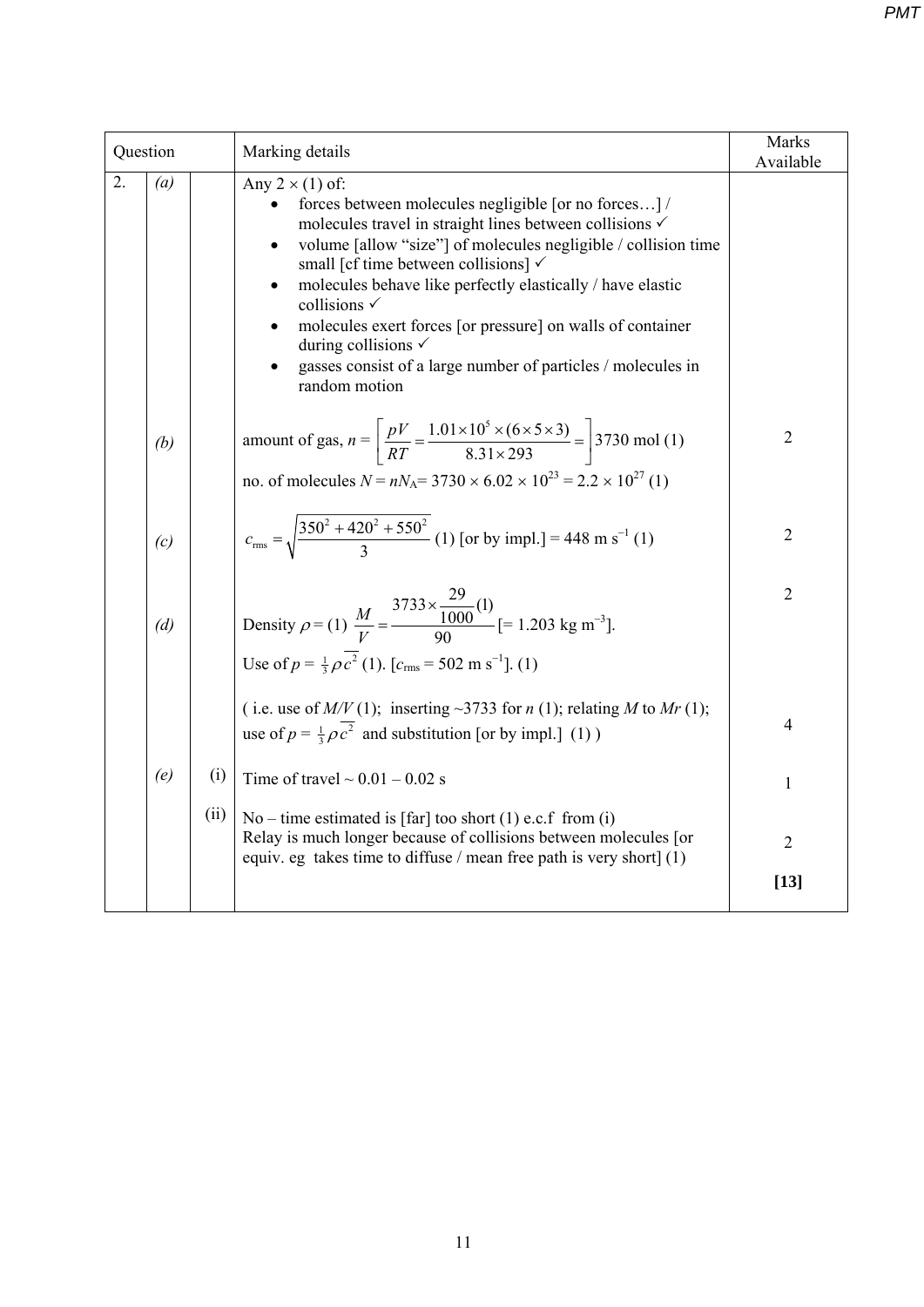| Question |     |       | Marking details                                                                                                                                                                                                                                                                                                                             | Marks<br>Available |
|----------|-----|-------|---------------------------------------------------------------------------------------------------------------------------------------------------------------------------------------------------------------------------------------------------------------------------------------------------------------------------------------------|--------------------|
| 3        | (a) |       | $\Delta U$ = increase [accept change / difference] in internal energy [of the<br>gas(1)<br>$Q$ = heat supplied [to] the gas (1)<br>$U$ = work done by the gas (1)                                                                                                                                                                           | 3                  |
|          | (b) |       | Readings from graph: $p = 120 \pm 2.5$ kPa; $V = 2.0 \times 10^{-3}$ m (1)<br>$T = \frac{pV}{nR}(1) = \frac{120 \times 10^3 \times 2.0 \times 10^{-3}}{0.1 \times 8.31}(1)$ [= 289 / 290 K]                                                                                                                                                 | $\mathfrak{Z}$     |
|          | (c) |       | Work Done = 'area' under graph $(1)$<br>Any reasonable method used correctly to estimate area, (1) e.g $27 \times 1$<br>cm squares $\times$ 'area' of 1 cm square $\rightarrow$ 169 J<br>or [approximating AB to straight line] area $\sim 1.0 \times \frac{1}{2} \times [120 + 240]$<br>$\rightarrow$ 180 : a bit less than 180 J ~ 170 J. | $\overline{2}$     |
|          | (d) | (i)   | $\Delta V$ = 0 along AP (1)<br>So $W = p\Delta V = 0$ (1)                                                                                                                                                                                                                                                                                   | $\overline{2}$     |
|          |     | (ii)  | Work done on gas (1) = $p\Delta V$ = 240 J (1)                                                                                                                                                                                                                                                                                              | $\overline{2}$     |
|          | (e) |       | Temperature at A and B are the same: $U_A = U_B$ so $\Delta U = 0$ , so $Q = W$<br>[from $1st$ law] (1)                                                                                                                                                                                                                                     | $\overline{2}$     |
|          |     |       | W is different for the two paths so $Q$ is different. (1)                                                                                                                                                                                                                                                                                   | 14                 |
| 4.       | (a) |       | Concentric equipotentials drawn (1)<br>At least 3 outward radial electric field lines drawn symmetrically $(1)$<br>[No labelling $\rightarrow -1$ ; no arrows on field lines $\rightarrow -1$ ]                                                                                                                                             | $\overline{2}$     |
|          | (b) | (i)   | $KE = 8.3 \times 10^{-14}$ J                                                                                                                                                                                                                                                                                                                | 1                  |
|          |     | (ii)  | At closest approach, all KE lost [or by impl.] (1)<br>KE lost [or PE gained] = $q\Delta V_{\rm E}$ (1)                                                                                                                                                                                                                                      |                    |
|          |     |       | $\Delta V = \frac{1}{4\pi\varepsilon_0} \frac{Q}{r} (1)$                                                                                                                                                                                                                                                                                    |                    |
|          |     |       | Subst, manip + ans $\rightarrow r = 1.6 \times 10^{-13}$ m (1) [e.c.f. on KE from (i)]                                                                                                                                                                                                                                                      | 4                  |
|          |     | (iii) | [It retraces its path]<br>with electric PE decreasing (1) and KE increasing (1) or equiv.                                                                                                                                                                                                                                                   | $\overline{2}$     |
|          |     | (iv)  | Smooth symmetric curve drawn curving away from nucleus                                                                                                                                                                                                                                                                                      | 1                  |
|          |     |       |                                                                                                                                                                                                                                                                                                                                             | 10                 |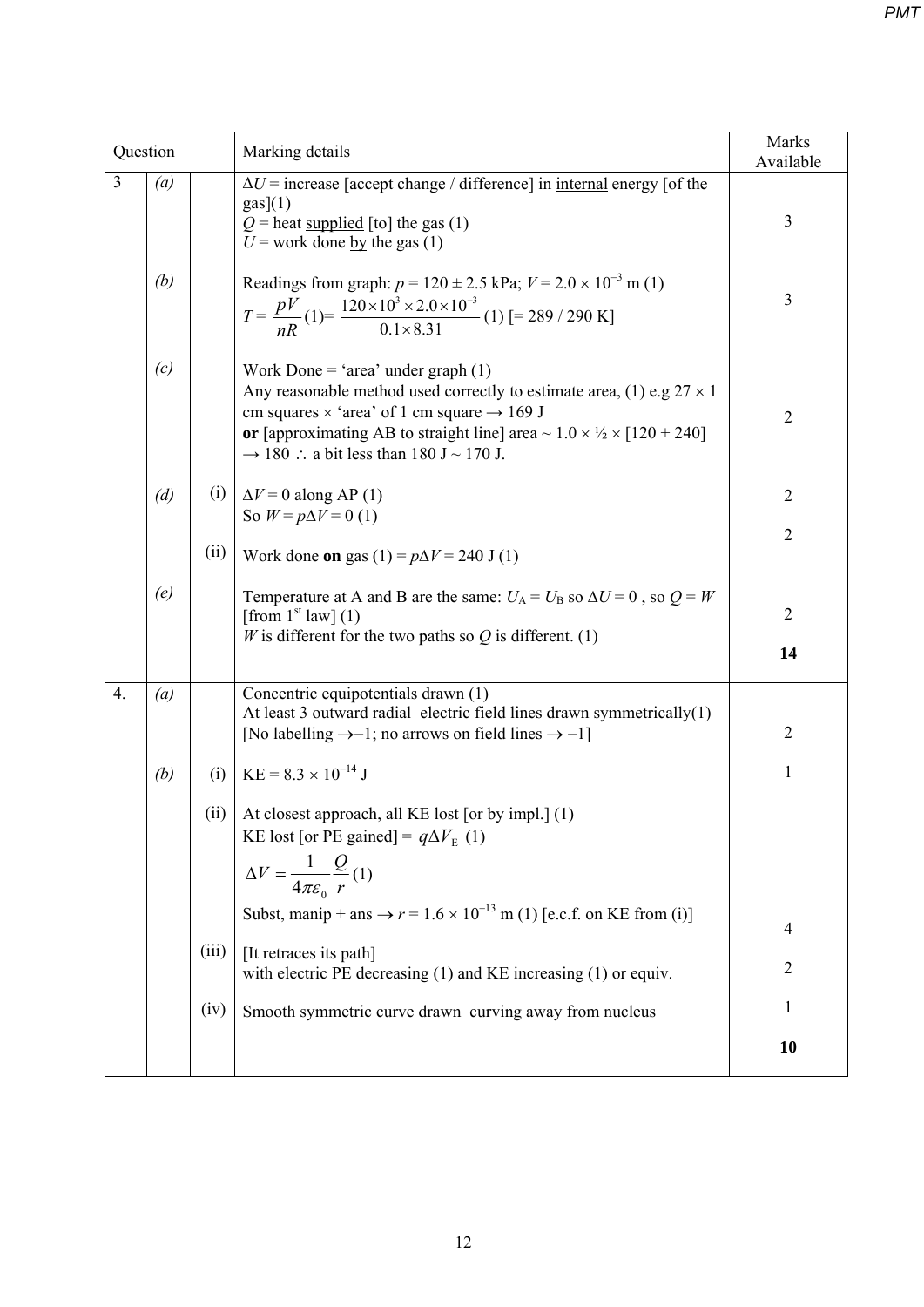| Question |     |                              | Marking details                                                                                                                                                                                                                                                                                                                                                                                                    | Marks<br>Available |
|----------|-----|------------------------------|--------------------------------------------------------------------------------------------------------------------------------------------------------------------------------------------------------------------------------------------------------------------------------------------------------------------------------------------------------------------------------------------------------------------|--------------------|
| 5.       | (a) | (i)<br>(ii)<br>(iii)<br>(iv) | N m <sup>-2</sup> / Pa [or equiv.]<br>Mass = $1.2 \times 2.0 \times 10^{-4} \times 1.00 \times 10^{3}$ [= 0.24 kg]<br>Change in momentum = $[0 - 0.24 \times 1.2 \times 1.2 \times 1.2]$ N s ~ 0.3 N s<br>Force = $\frac{\Delta mv}{t} = \frac{0.3(e.c.f.)}{1}$ / 0.3 N [equal and opposite force on wall<br>implied $(1)$                                                                                         | 1                  |
|          | (b) |                              | Pressure = $\frac{F}{A} = \frac{0.3}{2.0 \times 10^{-4}} = 1500 \text{ Pa}$ [1450 Pa if 0.29 N s used] (1)<br>(i) $\lambda = 660 \times 10^{-9}$ m [or equiv – unit conversion] (1)                                                                                                                                                                                                                                | $\overline{2}$     |
|          |     |                              | $p = \frac{h}{\lambda} = \frac{6.63 \times 10^{-34}}{660 \times 10^{-9}}$ (1) [e.c.f. on unit conv.] = 1.0 × 10 <sup>-27</sup> N s (1)                                                                                                                                                                                                                                                                             | $\overline{3}$     |
|          |     |                              | (ii) Photon energy $E = hf = \frac{hc}{\lambda}(1) = 3.01 \times 10^{-19}$ J [or by impl.]<br>Number of photons in $1 s = \frac{Power}{energy \text{ of } 1 \text{ photon}} (1)$ [= 3.32 × 10 <sup>13</sup> ]<br>Force = $\frac{\Delta p}{t}$ = 3.32 × 10 <sup>-12</sup> N (1) [e.c.f. if only 1 photon used]<br>Pressure = $3.3 \times 10^{-6}$ Pa (1)<br>[NB $F = \frac{P}{C} \rightarrow 1$ st 3 marks by impl] |                    |
|          |     |                              | [If pressure = $1 \times 10^{-21}$ Pa given specified "per photon" – or equiv –<br>then 1 mark]                                                                                                                                                                                                                                                                                                                    | $\overline{4}$     |
|          |     |                              |                                                                                                                                                                                                                                                                                                                                                                                                                    | $[12]$             |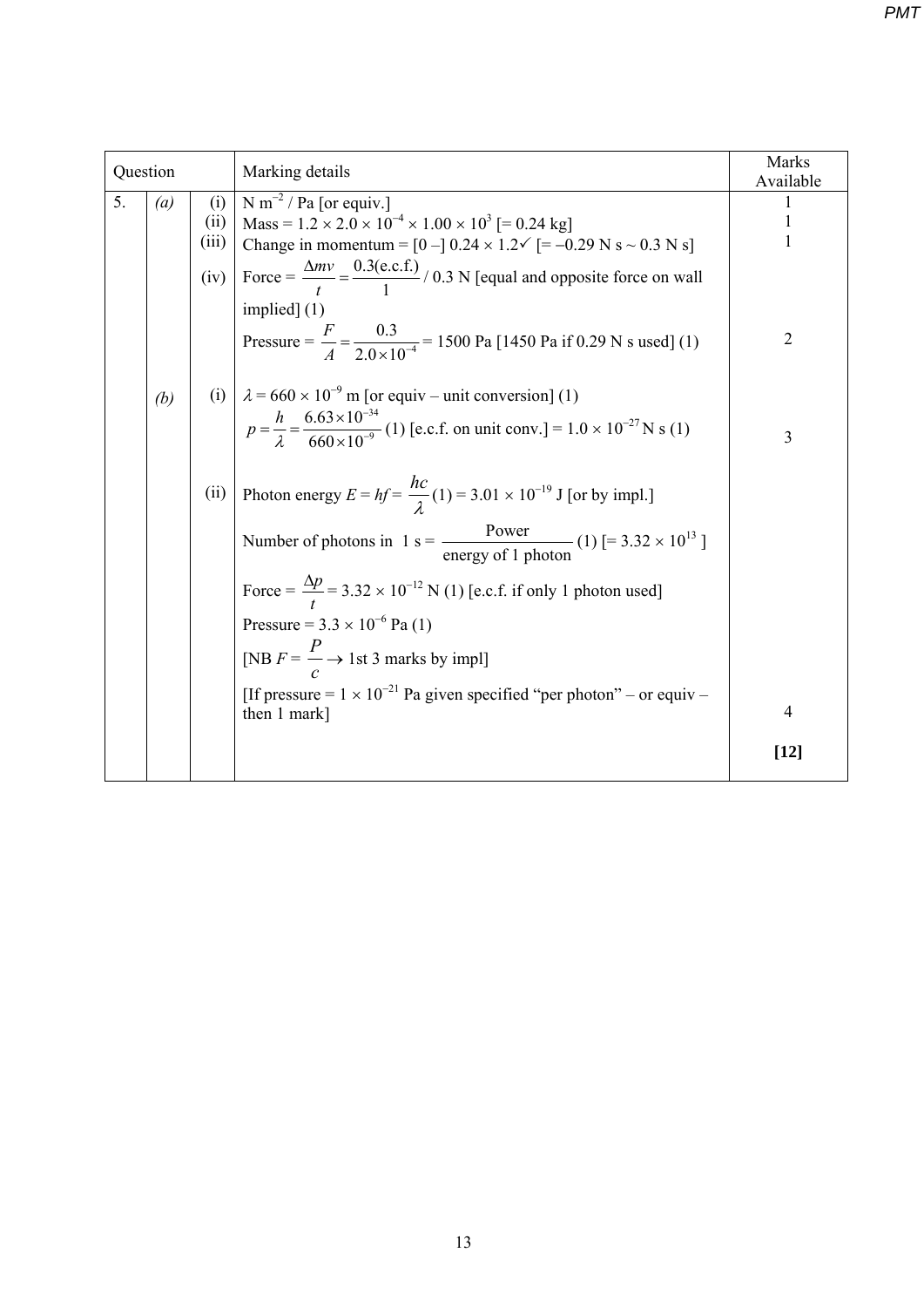| Question |                  | Marking details                                                                                                                                                                                                                                                                                                               | Marks<br>Available |
|----------|------------------|-------------------------------------------------------------------------------------------------------------------------------------------------------------------------------------------------------------------------------------------------------------------------------------------------------------------------------|--------------------|
| 6        | $\left(a\right)$ | $r = 1.0 \times 10^8$ m [unit conversion] (1)                                                                                                                                                                                                                                                                                 |                    |
|          |                  | $g = \frac{GM_{\rm E}}{r^2} = \frac{6.67 \times 10^{-11} \times 6.0 \times 10^{24}}{(1.0 \times 10^8)^2}$ (1) [e.c.f. for this mark only]                                                                                                                                                                                     |                    |
|          |                  | $= 0.04$ N kg <sup>-1</sup> , Statement "agreement with graph" or equiv (1)                                                                                                                                                                                                                                                   | 2                  |
|          | (b)              | Moon has a [much] smaller mass than the Earth. [or converse]                                                                                                                                                                                                                                                                  | $\mathbf{1}$       |
|          | (c)              | 3.45 [ $\pm$ 0.05] $\times$ 10 <sup>5</sup> km (from graph) (1)<br>No resultant gravitational field [or fields of Earth and Moon equal<br>and opposite] or fields balance at this point. [or equiv] $(1)$                                                                                                                     | $\overline{2}$     |
|          | (d)              | From M to point of intersection / at start $F_{\text{moon}} > F_{\text{earth}}(1)$<br>At point of intersection: $F_{\text{moon}}=F_{\text{earth}}(1)$<br>From point of intersection to earth / at end $F_{\text{earth}} > F_{\text{moon}}(1)$<br>$[-1$ for fields rather than forces; $-1$ not using resultant at least once] | $\overline{3}$     |
|          | (e)              | More (1) because gravitational fields of Earth and Moon reinforce [or<br>equiv] and act towards centre of moon opposite to rocket motion. (1)<br>Or [if considering escape from the E/M system] Less because of                                                                                                               |                    |
|          |                  | initial greater PE [less negative] due to Earth's field.                                                                                                                                                                                                                                                                      | $\overline{2}$     |
|          |                  |                                                                                                                                                                                                                                                                                                                               | $[11]$             |